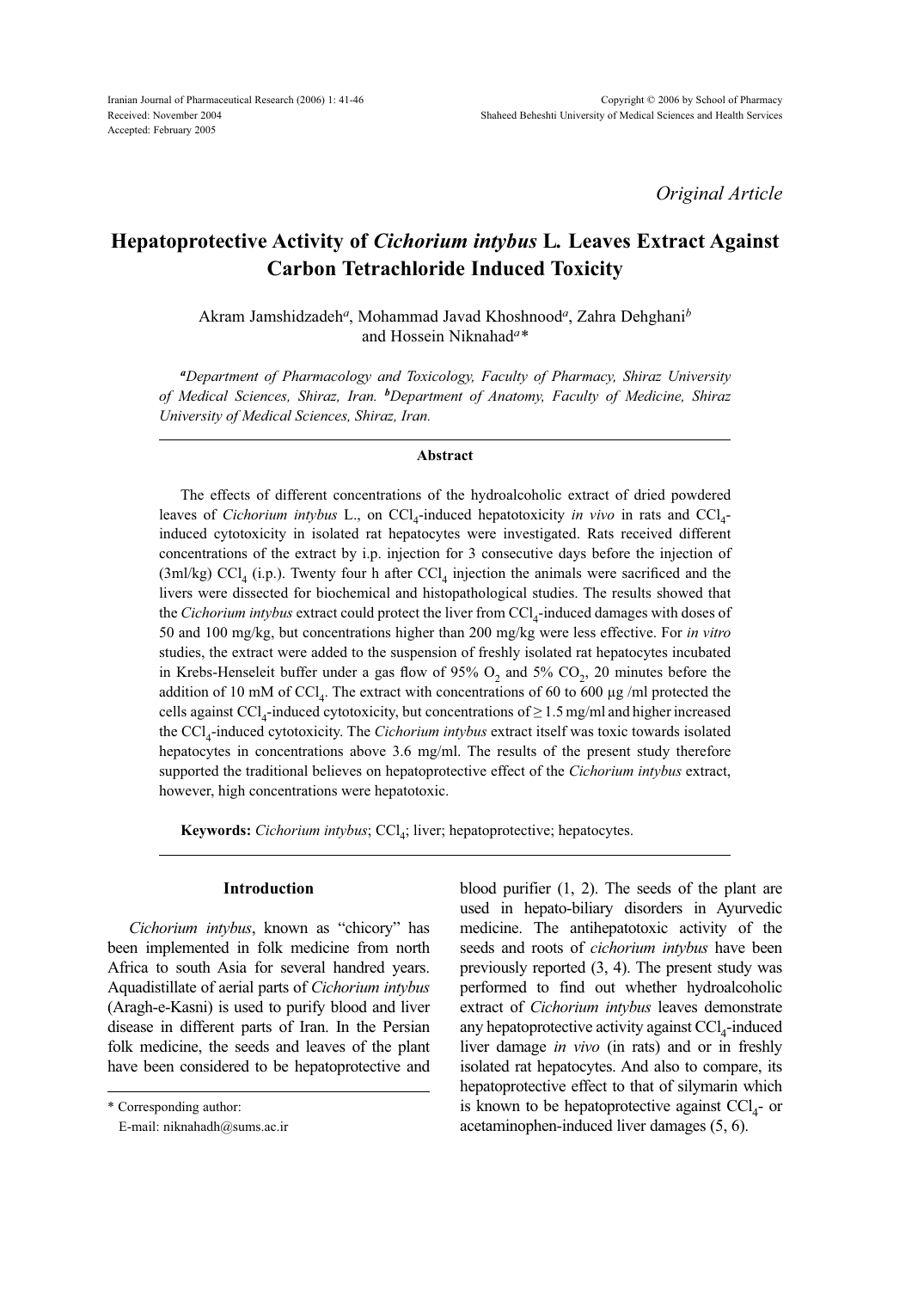#### **Materials and methods**

### **Plant Material and Chemicals**

Fresh leaves of *Cichorium intybus* were collected during March 2002 from rural areas around Shiraz, Iran, and authenticated by botanist at the Botany Department, Shiraz University, Shiraz, Iran. The plant was dried at the room temperature.

 $\text{CCl}_4$  and EGTA were purchased form sigma-Aldrich Chemical Company, Collagenase from Clostridium Histolyticum form Worthington Company, HEPES (4-(2-Hydroxyethyl)-1 piperazineethanesu lfonic acid) and BSA (Bovian Serum Albumin) form Boehringer-Mannheim, and EGTA (Ethylene Glycol-bis(β-aminoethyl Ether) -N,N,N',N'-Tetraacetic Acid) from Sigma Chemical Company. Sylimarin extract was a gift from Dr. Amanzadeh, Faculty of Pharmacy, Tehran University of Medical Sciences, Tehran, Iran.

# **Animals**

Male Sprague-Dawley rats (200-250 g) were obtained form the Laboratory Animals Research Center of Shiraz University of Medical Sciences. The rats were maintained under controlled temperature, 12 h light/12 h dark conditions for one week before the start of the experiments. They had access to standard laboratory chaw and tap water ad libitum.

### **Preparation of Extracts**

Fifty grams of dried powdered leaves were macerated in 70% EtOH (100 ml) at room temperature for 48 h. The extract was filtered and concentrated under reduced pressure and low temperature (40ºC) on a rotary evaporator to a concentration of 130 mg/ml. The yield of dried extract was 260mg/1g dried leaves.

#### *In vivo* **hepatoprotective activity studies**

 Sixty three rats were randomly divided into 9 groups of seven animals. Group І received saline (10 ml/kg, i.p) as normal control; group II received  $\text{CCl}_4/\text{olive}$  oil (1:1, 3 ml/kg, i.p) as treated control; group ІІІ received silymarin extract (25 mg/kg, i.p) as the standard reference; groups ІV, V and VІ received the extract with doses of 50, 100 and 200 mg/kg, respectively, for 3 consecutive days. Groups VII, VIII, and

IX received 50, 100, or 200 mg/kg of the extract respectively by i.p. injection for 3 days and  $\text{CCl}_4/\text{olive}$  oil (1:1, 3 ml/kg, i.p.) on the third day. Twenty four h after  $CCl<sub>4</sub>$  injection animals were anaesthetized by pentobarbital injection (50 mg/ kg) and blood was collected from the vena cava, and the serum was separated for subsequent use for different enzyme measurements. The rats were then decapitated and the livers were carefully dissected and cleaned of extraneous tissues. Part of the liver tissue was immediately transferred to 10% formalin for histopathological assessments.

# **Measurement of ALT, AST and ALP in serum of rats**

Biocon standard kits and DAX-48 auto analyzer were used to measure alanine aminotransferase (ALT), aspartate aminotransferase (AST), and alkaline phosphatase (ALP) activities in serum according to the methods of Wilkinson et al (1972)., and Bessay et al (1946)., (7, 8).

## **Histopathological Studies**

The livers were removed from the animals and the tissues were fixed in 10% formalin for at least 24 h. Then, the paraffin sections were prepared (Automatic tissue processor, Autotechnique) and cut into 5 µm thick sections using a rotary microtom. The sections were then stained with Haematoxylin-Eosin dye and studied for histopathological changes, i.e. necrosis, fat changes, ballooning degeneration, and lymphocyte infiltration. Histological damages were scored as: 0: absent; +: mild; ++: moderate; and +++: severe.

# *In vitro* **hepatoprotective activity studies**

Hepatocytes were isolated from Sprague-Dawley rats by collagenase perfusion technique as described previously (9). Hepatocytes  $(1x10<sup>6</sup>)$ cells/ml) were suspended in Krebs-Henseleit buffer (pH:7.4), containing 12.5 mM HEPES and kept in rotating, round bottomed 50 ml flasks at 37°C under a continuous flow of 95% O2 and 5% CO2. The cells were let to get adapted with incubation condition for 20 min before the addition of compounds to the incubation mixture. The cells were then exposed to different concentrations of the Chicory extract with and without  $\text{CCl}_4$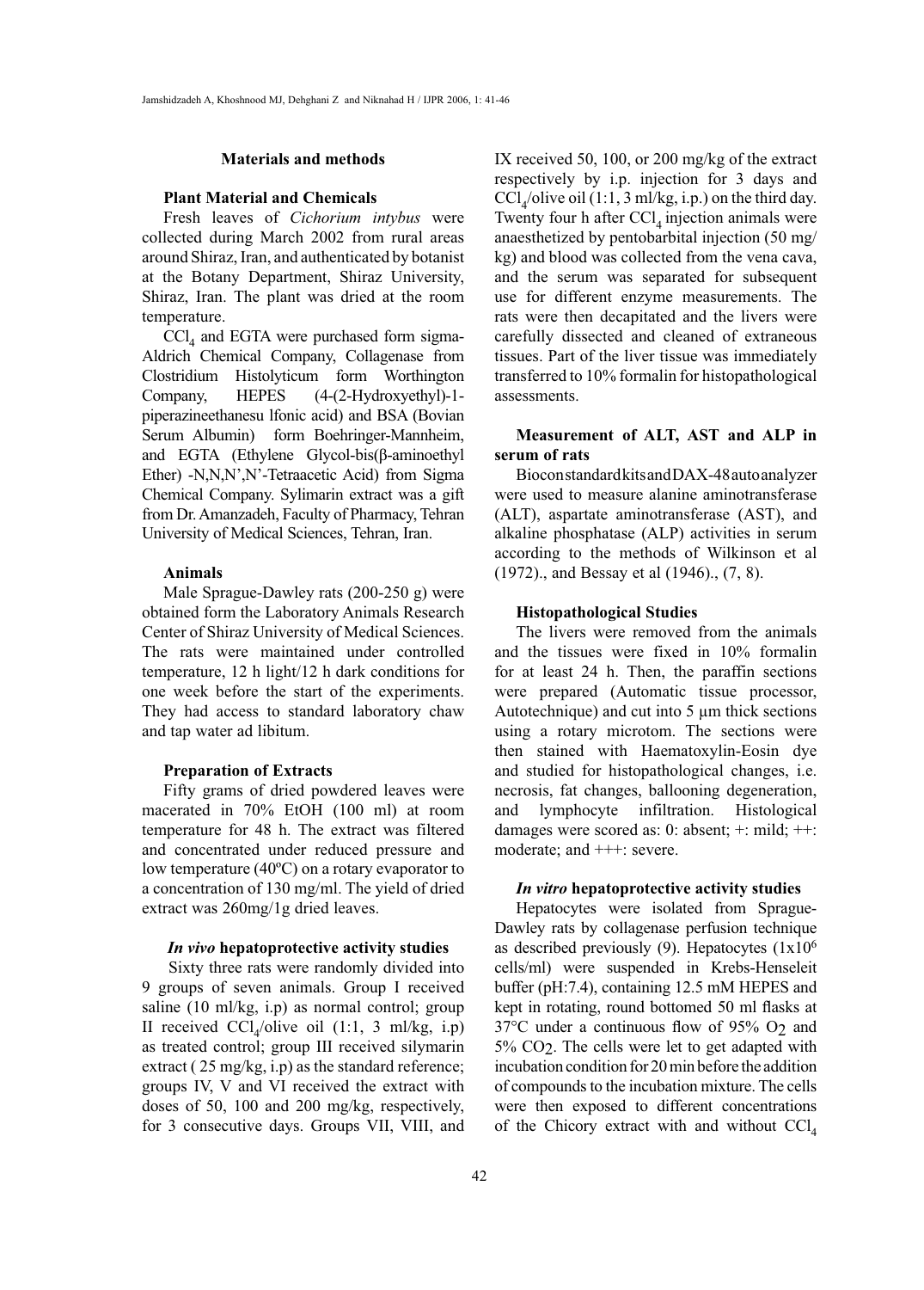

Normal CCl4 CCl4+chicory50 CCl4+chicory100 CCl4+chicory200 CCl4+Silymarin **Figure 1.** The protective effect of different doses of the *Cichorium intybus* extract on CCl<sub>4</sub> induced rat hepatic enzyme level elevation. Rats were injected (i.p) with determined concentrations of the *Cichorium intybus* extract for 3 consecutive days before injection of 3 ml/kg CCl4. The *Cichorium intybus* extract alone did not increase the levels of the enzymes. Level of enzymes were measured in rat serum according to what explained in materials and methods. Values were demorstrated as mean + SD of 7 rats per group. a: Significantly different from control group ( $p$ <0.05).

\*: Significantly different from  $\text{CC}l_{4}$ -treated group (p<0.05). \*\*: Significantly different from  $\text{CCl}_4$ -treated group (p<0.01). chicory*.*: *Cichorium intybus*

10 mM ( $CCl_4$  / ethanol, final concentration 1%) and aliquots of the cells were taken out at different time points (30, 60, 120 and 180 min) for determination of cell viability. Cell viability was assessed by Trypan Blue Exclusion test.

# **Statistical Analysis**

The data obtained from *in vivo* studies were analyzed by student's "t" test and one-way ANOVA followed by Dunnett post test. For isolated hepatocyte studies, the results were shown as mean  $\pm$  standard deviation (SD) of triplicate samples. The differences between the control and experimental groups considered significant if *p<0.05*.

# **Results and Discussion**

## *In vivo* **hepatoprotective activity**

Administration of  $CCl<sub>4</sub>$  to rats caused a significant elevation in serum activities of ALT, AST and ALP after 24 h. Treatment of rats

with 50 or 100 mg/kg doses of the *Cichorium intybus* extract (i.p.) markedly prevented  $\text{CC}l_{4}$ induced elevation of serum ALT, AST and ALP. However, 200 mg/kg of the extract did not prevent elevation of the enzymes (Figure 1). Serum bilirubin (total and direct) levels were also significantly enhanced by  $CCl<sub>4</sub>$  treatment but only total bilirobin was remarkably reduced by pretreatment with 50 mg/kg of the extract (data not shown).

Silymarin with a dose of 25 mg/kg also significantly prevented  $\text{CCl}_4$ -induced elevation of serum ALT, AST and ALP activities (Figure 1).

Histopathological examinations of the liver sections of the rats treated with  $\text{CCl}_4$  showed focal necrosis, fatty changes, ballooning degeneration and infiltration of lymphocytes around the central veins. Necrosis, which is a more severe form of injury, was markedly prevented by pretreatment with 50 and 100 but not 200 mg/kg doses of the extract (Table 1).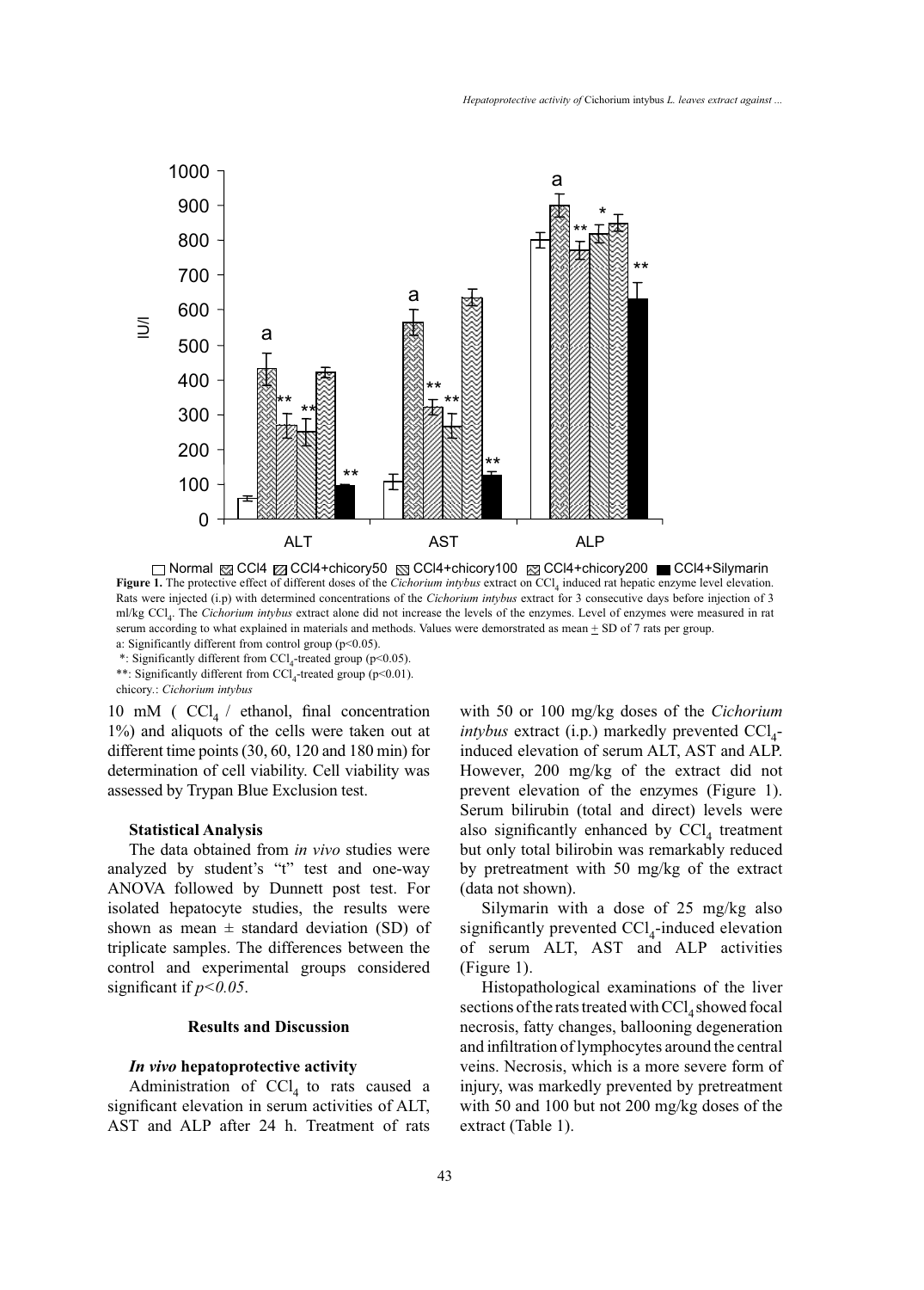|                                     | Microscopic Observation |               |                                                 |          |  |
|-------------------------------------|-------------------------|---------------|-------------------------------------------------|----------|--|
| Groups                              | Necrosis                | Fatty changes | Hepatocytes deformation Lymphocyte infiltration |          |  |
| Control                             | $^{+}$                  | $\theta$      | 0                                               | $^{+}$   |  |
| $\text{CCl}_4(3 \text{ ml/kg})$     | $^{+++}$                | $^{+++}$      | $^{++}$                                         | $^{+++}$ |  |
| Chicory (50mg/kg)                   | $^{+}$                  | $\theta$      | $\theta$                                        | $^{+}$   |  |
| Chicory $(100mg/kg)$                | $^{+}$                  | $\Omega$      | $\theta$                                        | $^{+}$   |  |
| Chicory $(200mg/kg)$                | $^{++}$                 | $\theta$      | $\theta$                                        | $^{+}$   |  |
| $\text{CCl}_4$ + Chicory (50mg/kg)  | $^{++}$                 | $^{+}$        | $\pm$                                           | $^+$     |  |
| $CCl4 + Chicory (100mg/kg)$         | $^{++}$                 | $^{+}$        | $^{+}$                                          | $^{+}$   |  |
| $\text{CCl}_4$ + Chicory (200mg/kg) | $^{++}$                 | $^{+++}$      | $^{++}$                                         | $^{+++}$ |  |
| Silymarin (25mg/kg)                 | $^{+}$                  | $\theta$      | $\theta$                                        | $^{+}$   |  |
| $CCl4$ + silymarin (25mg/kg)        |                         | $\Omega$      |                                                 | $^{+}$   |  |

**Table 1.** Effect of *Cichorium intybus* extract on histopathological damages induced by CCl<sub>4</sub> injection in rats.

0: absent +: mild ++: moderate +++: severe

Rats were injected (i.p) with determined concentrations of *Cichorium intybus* extract for 3 consecutive days before injection of 3 ml/kg CCl4. Histopatological damages were assessed as explained in material and methods.

#### *In vitro* **hepatoprotective activity**

Carbon tetrachloride was toxic towards isolated rat hepatocytes in a dose- and timedependent manner, with a  $TC_{50}$  of about 10 mM, for 1 h (data not shown).

The results presented in Table 2 indicated that the preincubation of hepatocytes with concentrations between 60 to 600 µg/ml of the Chicory extract for 20 minutes protected hepatocytes against  $\text{CCl}_4$ -induced cytotoxicity. The protective effect of the Chicory extract was

dose-dependent and concentrations higher than 1 mg/ml did not show any protective effect against  $\text{CCl}_4$  induced cytotoxicity. Silymarin also significantly protected hepatocytes against  $\text{CC}l_{4}$ cytotoxicity with a dose of 200 µg/ml (Table 2). Furthermore, the *Cichorium* extract itself caused cytotoxicity towards hepatocytes with concentrations higher than 3 mg/ml and caused more than 90% cell death at 3 h of incubation with a concentration of 3.5 mg/ml (Table 3).

 $\text{CCl}_4$  is metabolized by microsomal CYP450

**Table 2.** Protective effect of *Cichorium intybus* extract against CCl<sub>4</sub>-induced cytotoxicity in isolated rat hepatocytes.

|                            | % Cytotoxicioty Time (min) |                       |            |                       |  |
|----------------------------|----------------------------|-----------------------|------------|-----------------------|--|
|                            | 30                         | 60                    | 120        | 180                   |  |
| Control                    | $18+2$                     | $20 + 3$              | $25 + 3$   | $28 + 4$              |  |
| $\text{CCl}_{4}$ (10 mM)   | $30+3^a$                   | $49 + 3$ <sup>a</sup> | $66 + 4^a$ | $82 + 4$ <sup>a</sup> |  |
| + chicory (60 $\mu$ g/ml)  | $24 + 3**$                 | $35 + 3*$             | $52+3**$   | $72 + 3*$             |  |
| + chicory $(120 \mu g/ml)$ | $23+2**$                   | $38+2*$               | $58 + 3*$  | $68 + 4*$             |  |
| + chicory $(240 \mu g/ml)$ | $22+2**$                   | $33+2**$              | $42 + 3**$ | $52+4**$              |  |
| $+$ chicory (360 µg/ml)    | $23+2**$                   | $30+2**$              | $45 + 3**$ | $48 + 3**$            |  |
| + chicory (480 $\mu$ g/ml) | $22+2**$                   | $35 + 3*$             | $38 + 2**$ | $48 + 3**$            |  |
| + chicory (600 $\mu$ g/ml) | $27 + 2$                   | $35+2*$               | $55+3*$    | $65+4*$               |  |
| $+$ chicory (1 mg/ml)      | $27 + 2$                   | $43+3**$              | $60+3*$    | $78 + 4$              |  |
| $+$ chicory (1.2 mg/ml)    | $26 + 2*$                  | $41+3**$              | $65 + 3$   | $83+4$                |  |
| $+$ chicory (1.5 mg/ml)    | $32 + 3$                   | $47 + 3$              | $70 + 3$   | $89 + 5*$             |  |
| $+$ silymarin (200 µg/ml)  | $25 + 3**$                 | $32+3**$              | $43+3**$   | $63+4*$               |  |

Isolated rat hepatocytes (10<sup>6</sup> cells/ml) were incubated in Krebs-Henseleit buffer, pH=7.4 under a flow of 95%  $O_2$  and 5%  $CO_2$ . The cells were preincubated with 60 μg- 1.5mg/ml chicory extract for 20 min before the addition of CCl<sub>4</sub>. Cell viability was assessed by trypan blue exclusion test. Results were demonstrated as mean  $\pm$  S.D. of at least 3 different experiments.

a: Significantly different from control group (p<0.05).

\*: Significantly different from  $CCl_4$ -treated cells (p<0.05).

\*\*: Significantly different from  $\text{CCl}_4$ -treated cells (p<0.01).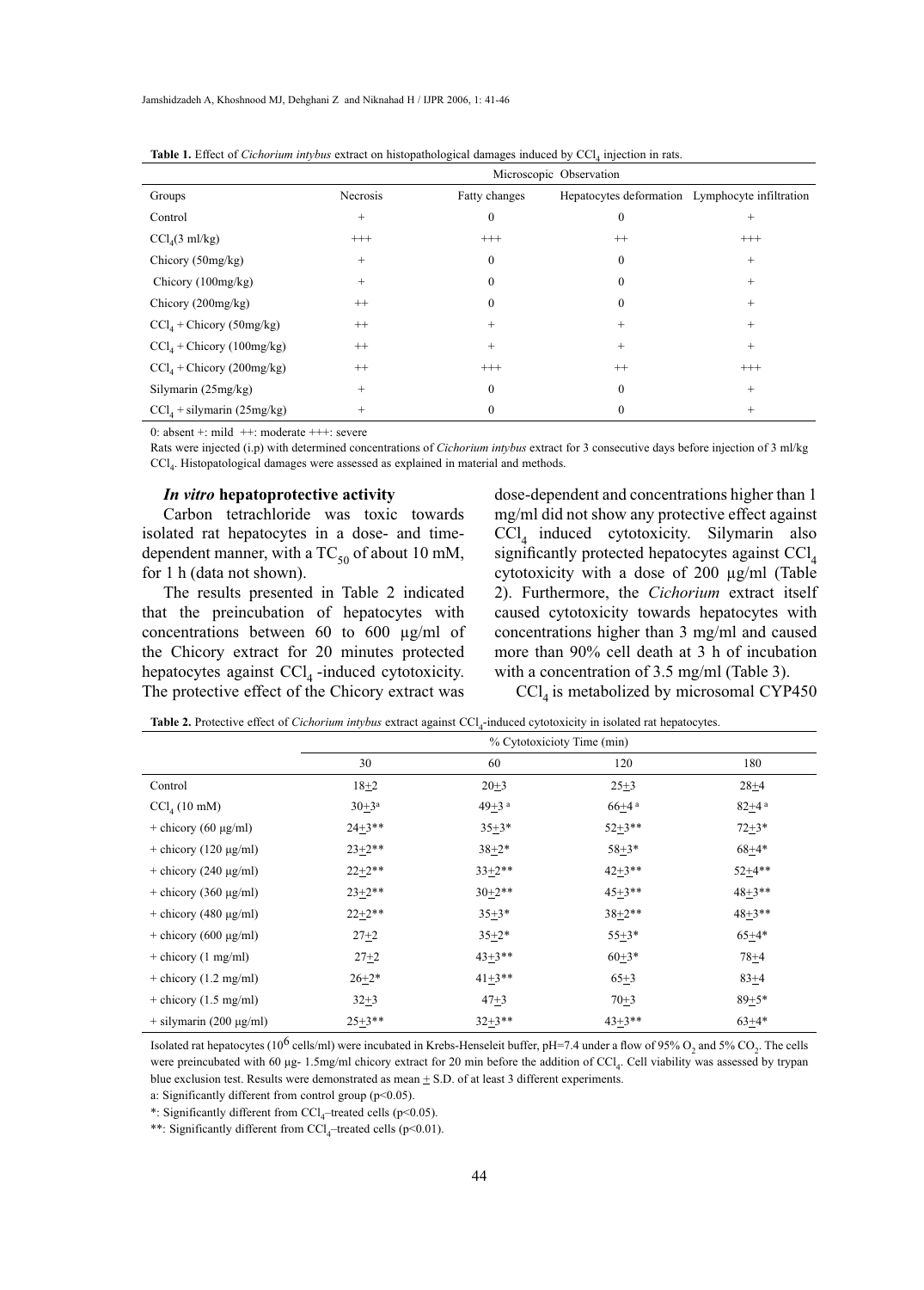|                               | % Cytotoxicioty Time (min) |            |            |            |  |
|-------------------------------|----------------------------|------------|------------|------------|--|
|                               | 30                         | 60         | 120        | 180        |  |
| Control                       | $18 + 2$                   | $20 + 3$   | $25 + 3$   | $28 + 4$   |  |
| chicory $(120 \mu g/ml)$      | $18 + 2$                   | $21 + 2$   | $24 + 3$   | $25 + 3$   |  |
| chicory $(240 \mu g/ml)$      | $19 + 2$                   | $22 + 2$   | $24 + 3$   | $27 + 3$   |  |
| chicory $(600 \mu g/ml)$      | $17 + 2$                   | $22 + 2$   | $23 + 2$   | $27 + 3$   |  |
| chicory $(1.2m g/ml)$         | $18+2$                     | $21 + 2$   | $23 + 3$   | $28 + 3$   |  |
| chicory $(2.4 \text{ mg/ml})$ | $18 + 2$                   | $21+2$     | $24 + 2$   | $30 + 3$   |  |
| chicory $(3.6 \text{ mg/ml})$ | $17 + 3$                   | $25 + 3*$  | $35 + 3**$ | $93 + 5**$ |  |
| chicory $(4.8 \text{ mg/ml})$ | $27 + 3**$                 | $42 + 4**$ | $100**$    | $100**$    |  |

**Table 3.** Effect of *Cichorium intybus* extract in freshly isolated rat hepatocytes

Freshly isolated rat hepatocytes (106 cells/ml) were incubated with different concentration of *Cichorium intybus* extract in the absence of CCL. Trypan blue exclusion was expressed as percentage of the total activity. Results were demonstrated as mean + S.D. of four experiments. (\* p<0.05 \*\* P<0.01): Significantly different from control for the corresponding time points.

in the liver to a highly reactive trichloromethyl free radical  $(C^{\circ}Cl_{3})$  which can start a chain of reactive free radical formation resulting in peroxidation of lipids and damage to proteins and components of the cell leading to cell lyses (10, 11). Therefore, it is used for induction of experimental liver damage *in vivo* or in isolated liver cells for hepatoprotective studies of drugs and medicinal plants (12, 13).

In the present study,  $\text{CCl}_4$  caused histopathological damage to the rat liver and increased the serum levels of ALT, AST and also ALP, and bilirubin, also caused cytotoxicity in isolated rat hepatocytes. The Chicory leave extract with concentrations of 50 and 100 mg/ kg protected the rat liver against  $\text{CCl}_4$  -induced damages and lowered the serum ALT, AST, and ALP, *in vivo*, and protected isolated rat liver cells aginst cytotoxicity of  $\text{CCl}_4$ . Since toxicity of  $\text{CCl}_4$ is believed to be due to free radical formation and oxidative stress, therefore protective effect of the Chicory extract is possibly by one or several mechanisms such as: inhibition of cytochrome P450 activity responsible for metabolism of  $\text{CC}l_{4}$ to reactive free radicals; antioxidant effects; or scavenging free radicals responsible for cell damage. The Chicory extract with a dose of 200 mg/kg did not protect rat liver against  $\text{CC}l_{4}$ damage.  $\text{CCl}_4$  also caused cytotoxicity in isolated rat hepatocytes with high concentrations, but its mechanism of cytotoxicity is unclear.

Therefore, it is possible that the Chicory extract with concentrations above 200 mg/kg have imposed further insults to the liver and its toxic effect overcame its protective effect against  $CCl<sub>4</sub>$ .

Pervious studies of Gadgoli and Mishra (14), and Ahmad et al., (15) also showed that total aqueous and alcoholic extract of *Cichorium intybus* seeds reduced the levels of ALT and AST in paracetamol or carbon tetrachloride induced hepatotoxicity, which is in full accordance to results of the present study. It has also been reported that aqueous and alcoholic extracts of *Cichorium intybus* seeds and root or root callus protected rat liver against carbon tetrachloride induced hepatocellular damage (4).

However, to clarify the hepatoprotective mechanism(s) and also to determine the active component(s) of the Chicory extract we need further investigation. In conclusion, the results of the present study suggest that the Chicory extract could prevent oxidative liver damage whereas high concentrations could cause damage to liver.

#### **Acknowledgments**

This research was financially supported by Grant NO 81/16 B from Shiraz University of Medical Sciences.

#### **References**

- Samsam-Shariat H and Moattar F. *Phytotherapy,*  (1) *Basics for Filling Prescription*. Tehran, Roozbahan (1987) 195-196
- Mirhaydar H. *Plants Sciences: Application of Plants in*  (2) *Prophylaxis and Treatment of Diseases.* Vol 1. Daftar Nashr Farhang Islami, Tehran (1372) 191-193
- Akatay G, Deliorman D, Ergun E, Ergun F, Yesilada (3) E and Cevik C. Hepatoprotective effects of Turkish folk remedies on experimental liver injury. *J.*